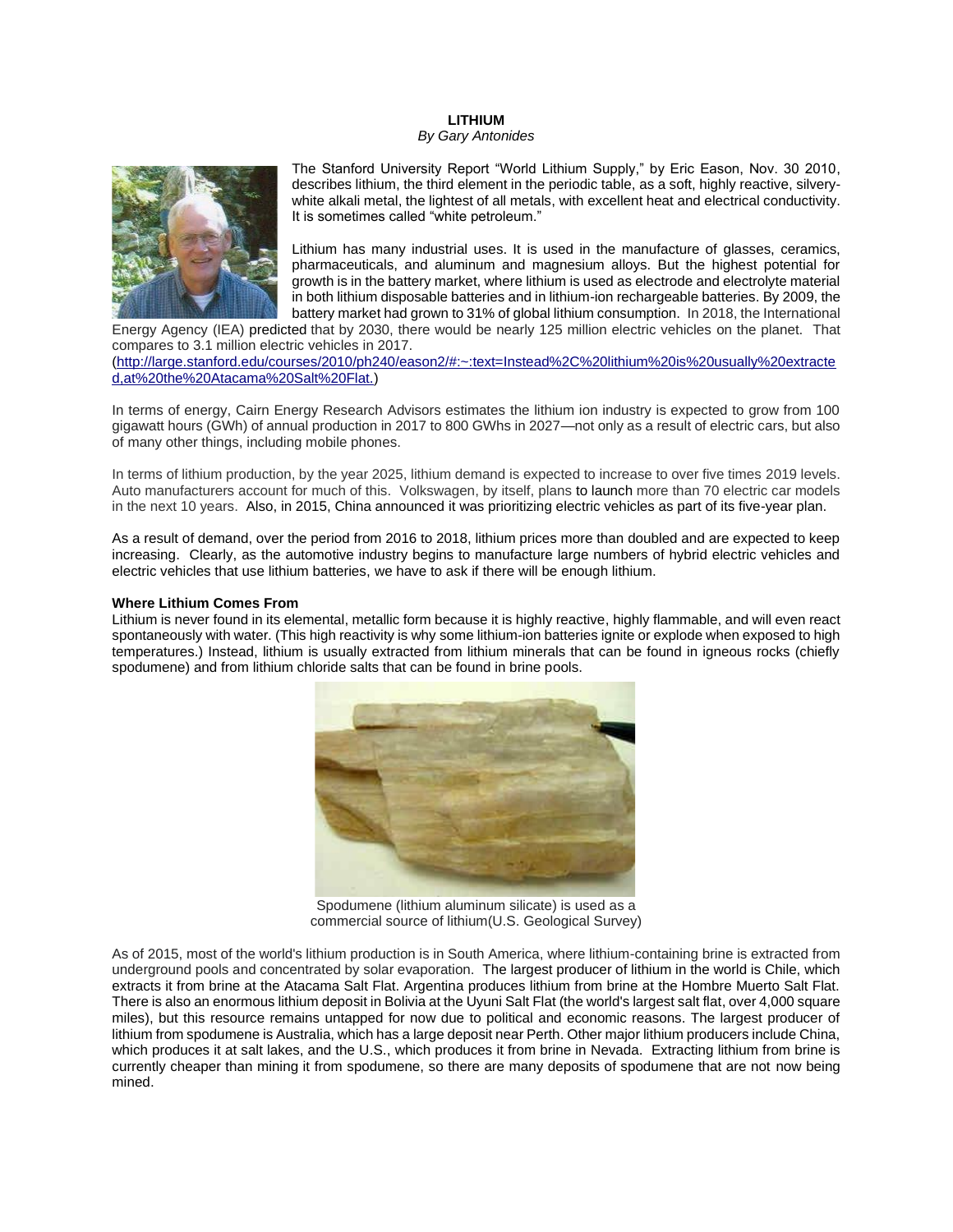

OPEN COMMONS.

As of January 2010, the USGS estimated world total lithium reserves at 10.9 million tons (economically extractable now) and identified potentially economic lithium resources at 2.6 times that. Most of the identified resources are in Bolivia and Chile (35 and 29% respectively).

## **Some History**

According t[o https://en.wikipedia.org/wiki/Lithium](https://en.wikipedia.org/wiki/Lithium) the production and use of lithium underwent several drastic changes over the years. The first major use of lithium was in high-temp [lithium greases](https://en.wikipedia.org/wiki/Lithium_grease) for aircraft engines and similar applications in [World War II](https://en.wikipedia.org/wiki/World_War_II) and shortly after. Lithium was also used in soaps. The small demand for lithium soaps and greases was satisfied by several small mining operations, mostly in the U.S.

The demand for lithium increased dramatically during the [Cold War](https://en.wikipedia.org/wiki/Cold_War) with the production of [nuclear fusion weapons.](https://en.wikipedia.org/wiki/Nuclear_weapon_design) The U.S. became the prime producer of lithium between the late 1950s and the mid-1980s. Lithium was used to decrease the melting temperature of glass and to improve the melting behavior of [aluminum oxide](https://en.wikipedia.org/wiki/Aluminium_oxide) and these two uses dominated the market until the middle of the 1990s.

After the end of the [nuclear arms race,](https://en.wikipedia.org/wiki/Nuclear_arms_race) the demand for lithium decreased and the sale of Department of Energy stockpiles on the open market significantly reduced prices. In the mid-1990s, several companies started to extract lithium from [brine](https://en.wikipedia.org/wiki/Brine) which proved to be less expensive, and many of the mines closed, including the U.S. mines near [Kings Mountain](https://en.wikipedia.org/wiki/Kings_Mountain,_North_Carolina) in N. Carolina.

The development of lithium ion batteries increased the demand for lithium and it became the dominant use in 2007. Brine extraction efforts were expanded to meet the demand. It has been argued that lithium will be one of the main objects of geopolitical competition in a world running on renewable energy and dependent on batteries.

# **Lithium in Car Batteries**

The maximum realistic energy capacity for lithium-ion (rechargeable) batteries is about 4.6 kw-hours per pound of lithium. Lithium-ion electric vehicles have a large variation of battery capacities, but the Nissan Leaf, as an example, has a 24kw-h battery and it takes about 5.3 pounds of lithium to make it. If all of the world's economically extractable lithium were used to make Nissan Leafs. we could make 4.1 billion of them. If we assume a North American standard of living for everyone in the world (about 1 car for every 2 people), we would need about 3.4 billion Nissan Leafs. That seems unlikely. Perhaps if all the world's cars are going to be made electric, a mixture of battery technologies will have to be used.

Cars and trucks now account for nearly one-fifth of all carbon emissions in the U.S., according to the Union of Concerned Scientists. Fossil-fuel vehicles emit an average of 24 pounds of CO<sub>2</sub> and other hazardous gases for every gallon of gas used. With regard to emissions, electric cars are a significant improvement. Yet some regions of the world will suffer as we transition to electric cars. Mining for lithium is associated with serious environmental problems, as discussed later.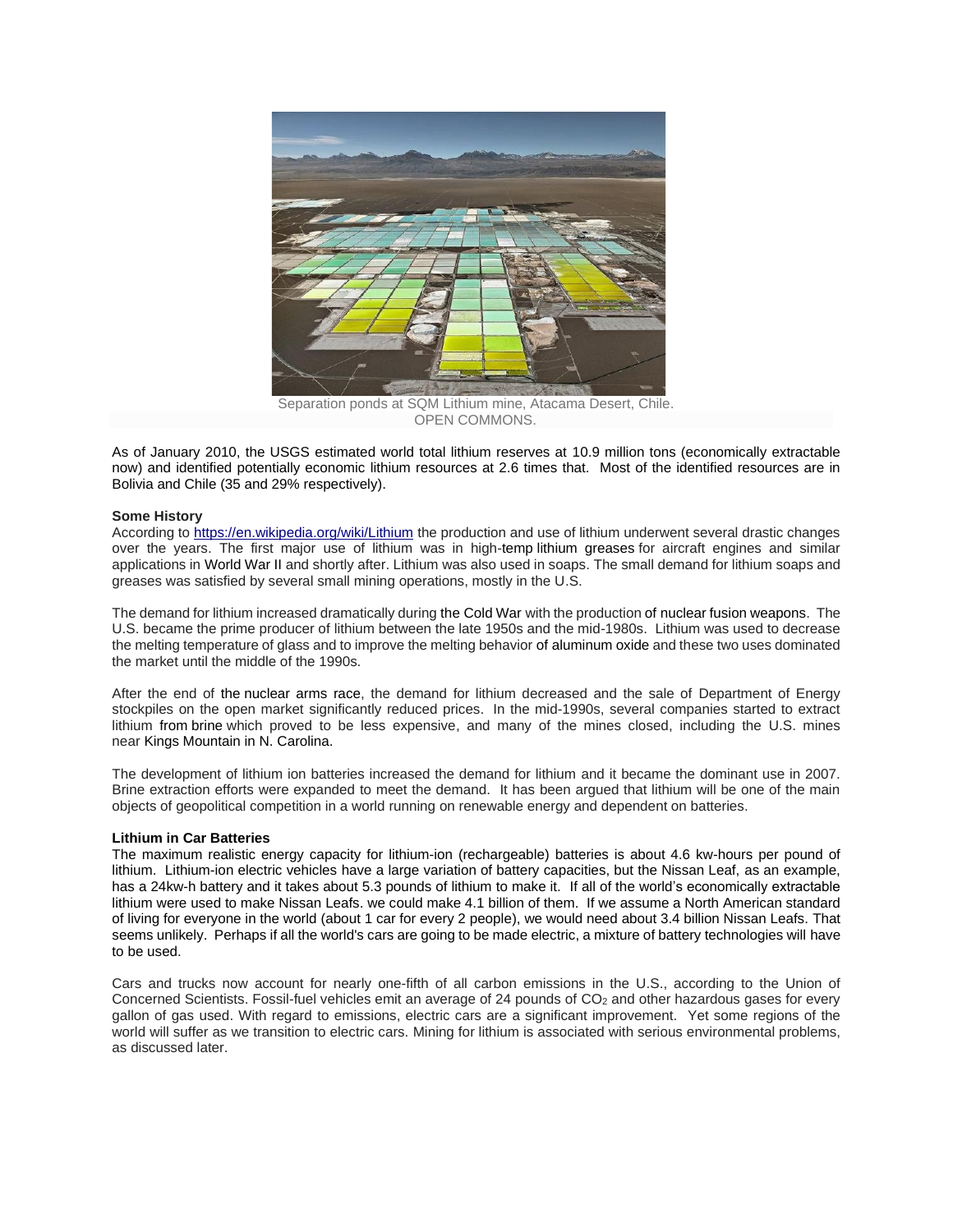The article "Are Electric Vehicles Really Better For The Environment?," by James Ellsmoor, [\(https://www.forbes.com/sites/jamesellsmoor/2019/05/20/are-electric-vehicles-really-better-for-the-](https://www.forbes.com/sites/jamesellsmoor/2019/05/20/are-electric-vehicles-really-better-for-the-environment/#643d59b476d2)

[environment/#643d59b476d2\)](https://www.forbes.com/sites/jamesellsmoor/2019/05/20/are-electric-vehicles-really-better-for-the-environment/#643d59b476d2), says that [the country in which the batteries are being produced will have a large impact](https://twitter.com/intent/tweet?url=http%3A%2F%2Fwww.forbes.com%2Fsites%2Fjamesellsmoor%2F2019%2F05%2F20%2Fare-electric-vehicles-really-better-for-the-environment%2F%3FsubId3%3Dxid%3Afr1598729640784aha&text=The%20country%20the%20batteries%20are%20produced%20in%20and%20their%20composition%C2%A0has%20a%20higher%20level%20of%20impact%20on%20emission%20production&xid=fr1598729640784aha)  [on emissions,](https://twitter.com/intent/tweet?url=http%3A%2F%2Fwww.forbes.com%2Fsites%2Fjamesellsmoor%2F2019%2F05%2F20%2Fare-electric-vehicles-really-better-for-the-environment%2F%3FsubId3%3Dxid%3Afr1598729640784aha&text=The%20country%20the%20batteries%20are%20produced%20in%20and%20their%20composition%C2%A0has%20a%20higher%20level%20of%20impact%20on%20emission%20production&xid=fr1598729640784aha) even though EVs have [considerably lower emissions over their lifetime than vehicles](https://twitter.com/intent/tweet?url=http%3A%2F%2Fwww.forbes.com%2Fsites%2Fjamesellsmoor%2F2019%2F05%2F20%2Fare-electric-vehicles-really-better-for-the-environment%2F%3FsubId3%3Dxid%3Afr1598729640785dib&text=EVs%20are%20responsible%20for%20lower%20emissions%20over%20their%20lifetime%2C%20regardless%20of%20the%20electricity%20generation%20source&xid=fr1598729640785dib) running on fossil [fuels regardless of the source that generates the electricity](https://twitter.com/intent/tweet?url=http%3A%2F%2Fwww.forbes.com%2Fsites%2Fjamesellsmoor%2F2019%2F05%2F20%2Fare-electric-vehicles-really-better-for-the-environment%2F%3FsubId3%3Dxid%3Afr1598729640785dib&text=EVs%20are%20responsible%20for%20lower%20emissions%20over%20their%20lifetime%2C%20regardless%20of%20the%20electricity%20generation%20source&xid=fr1598729640785dib)

A range of rare earth metals make up the composition of the battery, and their extraction and manipulation contribute to carbon emissions. A 2018 International Council on Clean Transportation (ICTT) [report](https://www.theicct.org/sites/default/files/publications/EV-life-cycle-GHG_ICCT-Briefing_09022018_vF.pdf) illustrates that [the country in](https://twitter.com/intent/tweet?url=http%3A%2F%2Fwww.forbes.com%2Fsites%2Fjamesellsmoor%2F2019%2F05%2F20%2Fare-electric-vehicles-really-better-for-the-environment%2F%3FsubId3%3Dxid%3Afr1598729640785eff&text=The%20country%20the%20batteries%20are%20produced%20in%20and%20their%20composition%C2%A0has%20a%20higher%20level%20of%20impact%20on%20emission%20production&xid=fr1598729640785eff)  [which the batteries are produced has a large](https://twitter.com/intent/tweet?url=http%3A%2F%2Fwww.forbes.com%2Fsites%2Fjamesellsmoor%2F2019%2F05%2F20%2Fare-electric-vehicles-really-better-for-the-environment%2F%3FsubId3%3Dxid%3Afr1598729640785eff&text=The%20country%20the%20batteries%20are%20produced%20in%20and%20their%20composition%C2%A0has%20a%20higher%20level%20of%20impact%20on%20emission%20production&xid=fr1598729640785eff) effect on emissions .

A comparative [study](https://pdf.sciencedirectassets.com/277910/1-s2.0-S1876610217X00076/1-s2.0-S1876610217309049/main.pdf?x-amz-security-token=AgoJb3JpZ2luX2VjENv%2F%2F%2F%2F%2F%2F%2F%2F%2F%2FwEaCXVzLWVhc3QtMSJGMEQCIHumPW5WryqjhyKFxJucSRAjMNTVDIMn2Anqz2MqTpSWAiBQdyRnJ1ddbDzGv2mBnRKO%2Fegri2DqjhEV0p70kOzULyrjAwjU%2F%2F%2F%2F%2F%2F%2F%2F%2F%2F8BEAIaDDA1OTAwMzU0Njg2NSIM8fL78FnnEuiFdWFiKrcDpfeXIn3GZKr7AkiNdXmN%2BlQ821oZGml4lvetnKiySAXeF1C03gZEBR7x%2FjL6buPMk8F2DRq6uH1Lbpw34dBM01Ds9mIa38hhO2QiufscZPEnmiID7OjbgRJSYW0j8FdUbXkgiopn1ayxF7XSpIcDHRJuU6mvJwIkveY9WNydyOy2at0K6DVgopvM7LYIplLKh5jSngX%2B66JkNoe6%2BdnpuIwVLKMkqvb1jv6CHte9uQw%2FaRAmbmuywTRExkAaizFDbvCbRTP%2Ffo99At3v%2F8%2FtmM5RHpwYZwDiv1ux%2Bti1ZbMBy6s6m2HBf%2FupEUpxVo0PfzC0Mmqdmj5Aso3tKZB7wxebpBEyCkyIZeHetRN1UubDHFWIDI7c5K4Ra4VH1rQDm58GEZAndTTUcr1iyKO1Xv%2B4awAoAQWMxy0ZfaCwx4932jepzxzF32RDZOEBmOWTRSqpoPOIVWPyEzTYyqy2DjzAQ7cE2Qxnprzk51%2Fa7MYzkbNDe7S8XoDDdXKRAR4AmBAArBOfeTnCx8fmOmU3HLaI%2B4QCZJ7gu4bhDQ9o61I5iy24xS5Z1P7hNLA4Dh57J61lomjIQDC1sermBTq1Ad2pdugZVPsYl8Eq%2BzwSyXgkDnGhHfqHhyhKLAqCQotFKnYgWGgRX8pAyBIWT2TJwWFDPX%2F3mdm3pWETRAwIyydrkVBls8wb4SWLoB5FzFgDFGOnYMZH9huEuimeWWyR5D%2FDOclBgM3BjKkAW8dz8PByi5bFioMii8wL%2FPuwDjF%2FRMjlPzH7Oz2tXyDVoN1QriX%2B5B6nrYzAvXmzejey54H7KdHYVbrIKrvcsSSi%2Fz%2B94%2BhRK2w%3D&AWSAccessKeyId=ASIAQ3PHCVTYSQVHZQJW&Expires=1557833427&Signature=396ZfZr9QNtRvL8Ejw4D2ENu%2Fis%3D&hash=3e3110e9156c0639ab93c27581f34d4ae92bd1a8ad3fc8bb62d350ab7ec310aa&host=68042c943591013ac2b2430a89b270f6af2c76d8dfd086a07176afe7c76c2c61&pii=S1876610217309049&tid=spdf-bfbddb38-1a9a-4bbb-b90c-8c3b28cb1618&sid=24bc4bd72b8b0946f698dcd31faee00cda34gxrqb&type=client) between EVs and internal combustion engine vehicles (ICEVs) in China corroborates the ICTT report. Chinese EV battery manufacturers produce up to 60% more CO<sub>2</sub> during fabrication than ICEV engine production, and they could cut their emissions by up to 66% by adopting American or European manufacturing techniques. In most developed countries, the pollution created through the extraction process and production of batteries remains about the same as manufacturing ICEVs.

In its study, the ICTT also notes the stark difference in emissions between electric and internal combustion over the course of their lifetimes. With no tailpipe emissions, EVs produce essentially all of their emissions through their manufacturing process and the sourcing of their energy. Several studies show that an electric vehicle charged on an exclusively coal-powered grid would have similar lifetime carbon emissions as an ICEV. But, in 2019, only 23.5% of U.S. power came from coal [\(https://www.eia.gov/tools/faqs/faq.php?id=427&t=21\)](https://www.eia.gov/tools/faqs/faq.php?id=427&t=21). All other sources, including gas are much cleaner, making EVs markedly less polluting over their lifetimes.

ICEVs have been steadily [reducing](https://www.smmt.co.uk/reports/co2-report/) their emissions since 2000, but electric vehicles still have a marked edge, and, as EVs become more common, as the technology improves, as EV production is scaled up, as recycling increases, and as power sources get cleaner, EVs will greatly reduce emissions.

## **Energy Storage**

As the world moves towards a low-carbon future, energy production, as well as transportation, desperately needs to reduce emissions, and developments in both [electric vehicles](https://www.forbes.com/sites/jamesellsmoor/2019/05/20/are-electric-vehicles-really-better-for-the-environment/) and battery storage are rapidly changing both markets. Lithium is [a key component in energy storage.](https://twitter.com/intent/tweet?url=http%3A%2F%2Fwww.forbes.com%2Fsites%2Fjamesellsmoor%2F2019%2F06%2F10%2Felectric-vehicles-are-driving-demand-for-lithium-with-environmental-consequences%2F%3FsubId3%3Dxid%3Afr1598384576819fcj&text=Lithium%2C%20often%20called%20%22white%20petroleum%22%2C%20is%20a%20key%20component%20in%20storage%20%26%20in%20demand%20has%20skyrocketed%20-%20%40jellsmoor&xid=fr1598384576819fcj)

Large scale batteries as a storage option for renewable energy on main electricity grids was shown to be feasible when Elon Musk upgraded South Australia's energy grid. It took only [sixty-three days](https://www.theverge.com/2017/12/1/16723186/elon-musk-battery-launched-south-australia) for Tesla to build a 100MW lithium-ion battery, the largest in the world, capable of kicking in within a second as the backup power source. With renewable energy as the prime power source, this mega-battery kicks in if wind farms (or coal-powered plants) unexpectedly shut down. In December 2017, a major coal generator in the neighboring state of New South Wales tripped, and the batteries did indeed kick in within a second, avoiding a blackout.

This storage system has cut energy costs for consumers in South Australia, and, by buying and selling power during fluctuating demand, the Tesla battery generates revenue. Its success has led many utility companies to consider using large-scale batteries.

A 2015 study, [http://web.stanford.edu/group/efmh/jacobson/Articles/I/CombiningRenew/CONUSGridIntegration.pdf,](http://web.stanford.edu/group/efmh/jacobson/Articles/I/CombiningRenew/CONUSGridIntegration.pdf) by Stanford and USC Berkeley, shows how the U.S. could reach 100% of its energy demands through renewable energy. This would necessitate building infrastructure to store power (not necessarily batteries) which could be very costly. Many startups and investors are looking for a breakthrough in energy storage technology. One effort, Breakthrough Energy Ventures, is funded by several billionaires including Bill Gates, Jeff Bezos and Richard Branson, and aims to find solutions for a zero-carbon future with over \$1 billion in investment.

#### **Environmental Effects**

The subject of lithium mining is discussed in the Jan. 2020 report [https://www.zmescience.com/science/lithium-mining-](https://www.zmescience.com/science/lithium-mining-098534/#:~:text=Mining%20starts%20by%20drilling%20a,in%20Salar%20de%20Uyuni%2C%20Bolivia,)[098534/#:~:text=Mining%20starts%20by%20drilling%20a,in%20Salar%20de%20Uyuni%2C%20Bolivia,](https://www.zmescience.com/science/lithium-mining-098534/#:~:text=Mining%20starts%20by%20drilling%20a,in%20Salar%20de%20Uyuni%2C%20Bolivia,) by Fermin Koop.

It says brine mining in salars (salt flats) is normally a very long process that can take from eight months to three years. After drilling a hole and pumping brine to the surface, they leave it to evaporate for months, creating a mix of manganese, potassium, borax, and salts. That mix is filtered and placed into another evaporation pool. It will take between 12 and 18 months for that mix to be filtered enough to extract the lithium carbonate, also known as white gold. It's cheap and effective, but it takes about 500,000 gallons of water per ton of lithium extracted. This creates a lot of pressure in nearby communities. For example, in Chile's Salar de Atacama, mining has caused the region to lose 65% of the region's water. This has impacted local farmers, who now need to get water from somewhere else.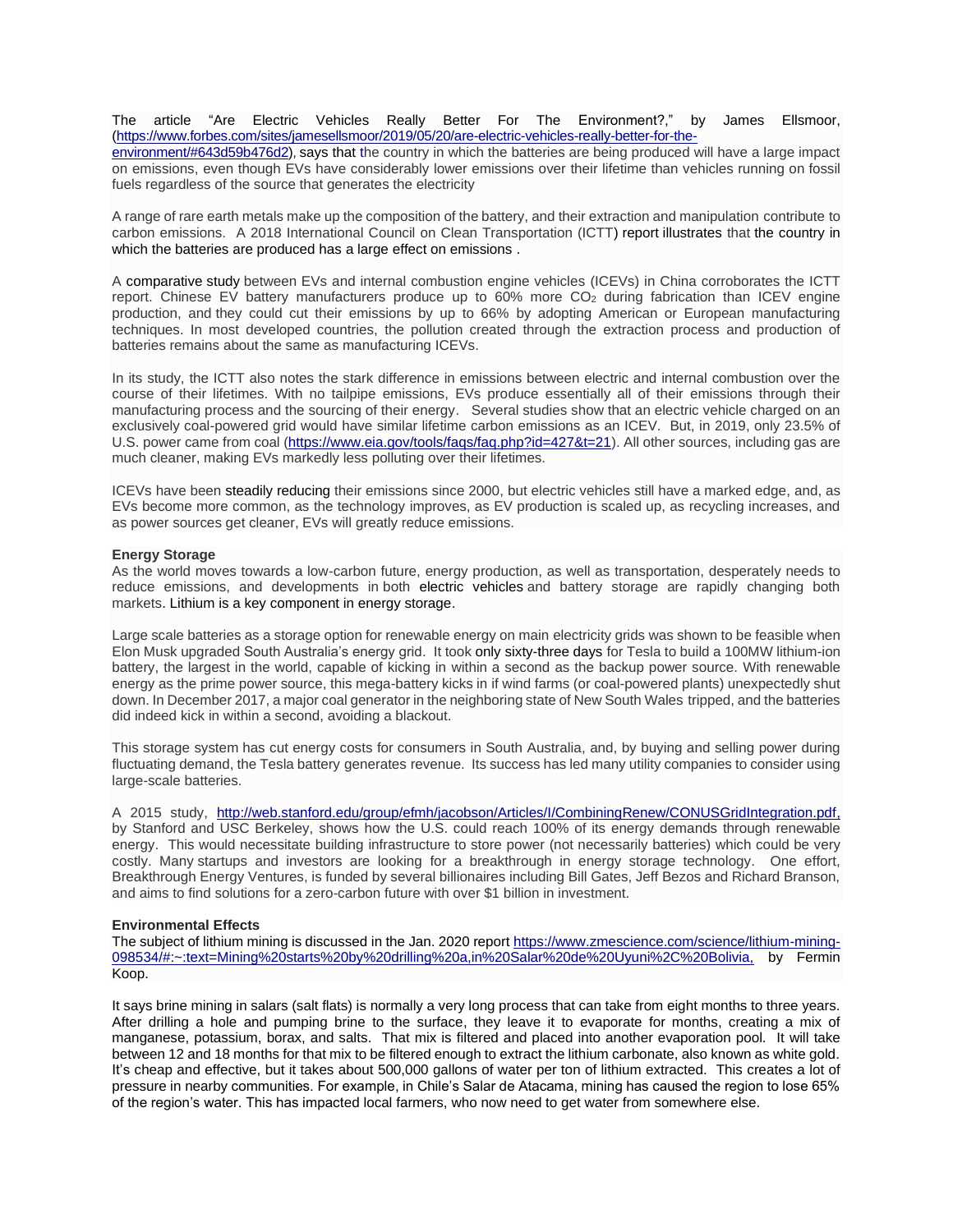Also, toxic chemicals can leak from the evaporation pools into ground water. This can include hydrochloric acid, which is used in the processing of lithium, as well as waste products that can filter out of the brine. In the area near Salar del Hombre Muerto in Argentina, residents complain that lithium polluted streams are used by humans and livestock. In Nevada, impacts on fish were found 150 miles downstream from a lithium processing operation.



Hexagonal formations on the surface of the Salar de Uyuni as a result of salt crystallization from evaporating water. Credit Wikimedia Commons

In the U.S., Canada, and Australia, lithium is usually extracted from rock with more traditional methods. This also requires the use of chemicals that can cause environmental problems. Friends of the Earth reported that extracting lithium can pollute the soil as well as cause air contamination.

[https://www.forbes.com/sites/jamesellsmoor/2019/06/10/electric-vehicles-are-driving-demand-for-lithium-with](https://www.forbes.com/sites/jamesellsmoor/2019/06/10/electric-vehicles-are-driving-demand-for-lithium-with-environmental-consequences/#1ab504d962e2)[environmental-consequences/#1ab504d962e2,](https://www.forbes.com/sites/jamesellsmoor/2019/06/10/electric-vehicles-are-driving-demand-for-lithium-with-environmental-consequences/#1ab504d962e2) by [James Ellsmoor,](https://www.forbes.com/sites/jamesellsmoor/) discusses how electric vehicles are driving demand for lithium and what the associated environmental consequences are.

The drawbacks of the mining industry itself have weighed heavily on the rise of batteries. Mining rare earth and heavy metals emits large amounts of emissions and has a noticeable impact on the environment. Although most lithium comes from brine extraction, some is from hard rock mining, which has more damaging environmental consequences. Getting these resources from brine rather than hard rock helps, along with new eco-friendly technologies that use less energy.

In order to manufacture batteries in a more environmentally friendly way, new alternatives, such as battery chemistries that replace cobalt and lithium with more common and less toxic materials are being investigated.

# **Recycling**

There are also concerns around how to recycle lithium. Nonprofit Friends of the Earth notes that lithium recycling is difficult, because the metal is toxic, highly reactive, and flammable. It tends to be incinerated or end up in landfills. Low collection rates, and the high cost of recycling relative to primary production have contributed to the absence of lithium recycling. In Australia, research showed that only 2% of the country's 3,300 tons of lithium-ion waste was recycled. Unwanted electronics with batteries can end up in landfills and metals and ionic fluids can leak into underground water reservoirs.

The Birmingham Energy Institute in the U.K. is using robotics technology to look for ways to remove and dismantle potentially explosive lithium-ion cells from electric vehicles. There have been a number of fires at recycling plants where lithium-ion batteries were stored improperly.

Unfortunately, manufacturers are usually secretive regarding what actually goes into the batteries, which makes it difficult to recycle them properly. At present, recovered cells are mostly shredded, leading to a mixture of metals that can be separated using pyrometallurgical techniques (using high heat).

## **A Finite Resource**

To create lithium batteries, there is a need for a range of rare earth metals that require heavy mining and manufacturing that emit significant emissions. Becoming more important is the fact that major components such as lithium, nickel, and cobalt exist in a finite amount that is [unlikely](https://www.uts.edu.au/research-and-teaching/our-research/institute-sustainable-futures/our-research/resource-futures/responsible-minerals-for-renewable-energy) to meet future demands for batteries.